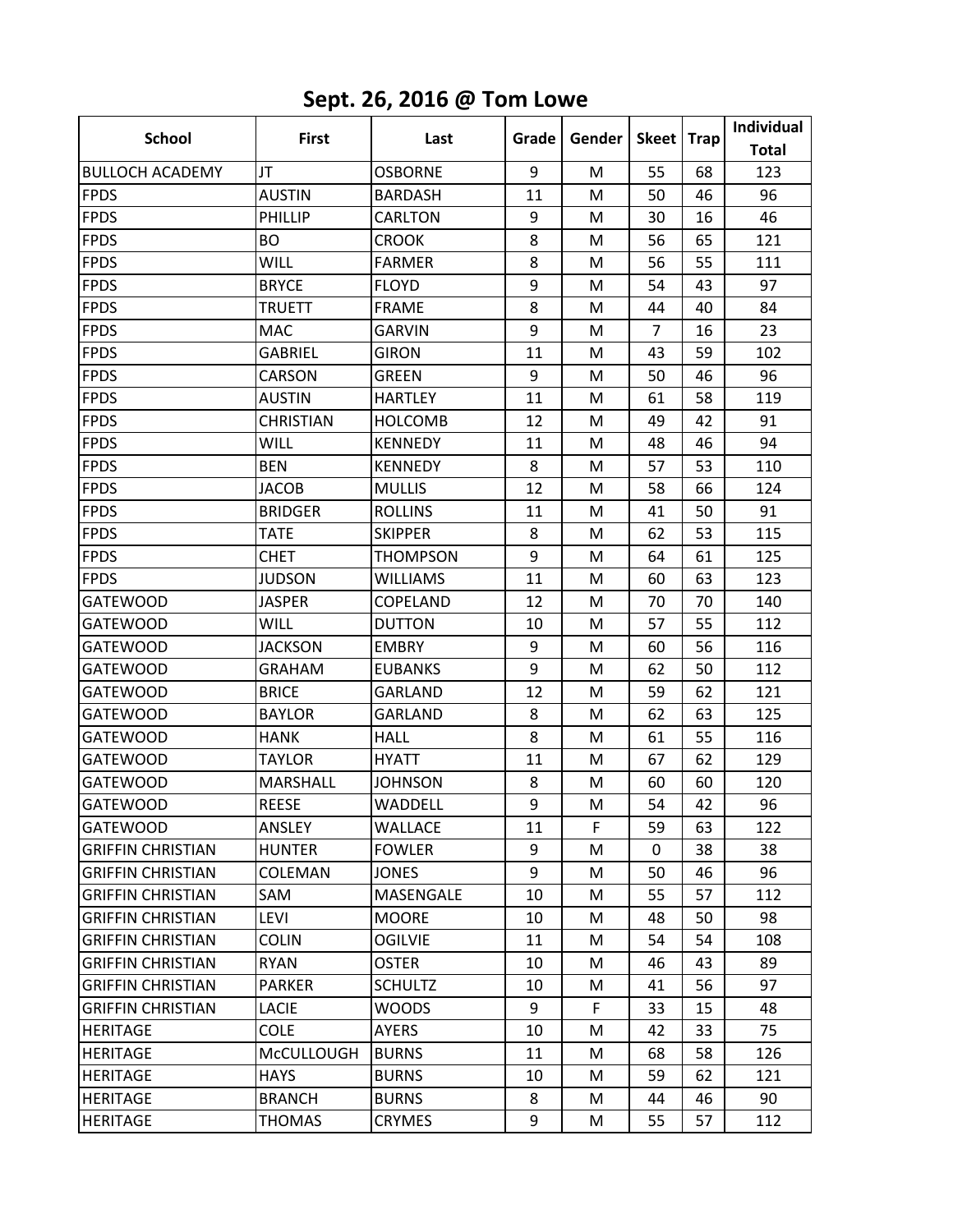## **Sept. 26, 2016 @ Tom Lowe**

| <b>School</b>             | <b>First</b>      | Last              | Grade          | Gender | Skeet       | <b>Trap</b> | Individual   |
|---------------------------|-------------------|-------------------|----------------|--------|-------------|-------------|--------------|
|                           |                   |                   |                |        |             |             | <b>Total</b> |
| <b>HERITAGE</b>           | <b>JACK</b>       | LaMARCA           | 10             | M      | 48          | 42          | 90           |
| <b>HERITAGE</b>           | <b>ROSS</b>       | <b>MARSHALL</b>   | 12             | M      | 60          | 57          | 117          |
| <b>HERITAGE</b>           | <b>JAKE</b>       | <b>SMITH</b>      | 8              | M      | 47          | 50          | 97           |
| <b>HERITAGE</b>           | <b>COLE</b>       | <b>STEPHENS</b>   | 10             | M      | 49          | 45          | 94           |
| PIEDMONT                  | <b>JOSEPH</b>     | <b>ANDERSON</b>   | 11             | M      | 68          | 60          | 128          |
| PIEDMONT                  | <b>BROWNING</b>   | <b>BENTON</b>     | 8              | M      | 56          | 47          | 103          |
| <b>PIEDMONT</b>           | <b>OWEN</b>       | <b>BRADY</b>      | 8              | M      | 52          | 57          | 109          |
| <b>PIEDMONT</b>           | <b>ANDREW</b>     | <b>CHAPKO</b>     | 10             | M      | 52          | 60          | 112          |
| <b>PIEDMONT</b>           | <b>KATHERINE</b>  | <b>CUNNINGHAM</b> | 9              | F      | 14          | 3           | 17           |
| PIEDMONT                  | <b>KEVIN</b>      | <b>DAVIS</b>      | 10             | M      | 52          | 55          | 107          |
| <b>PIEDMONT</b>           | <b>ANNE MARIE</b> | <b>HILDEBRANT</b> | 10             | F      | 62          | 64          | 126          |
| <b>PIEDMONT</b>           | <b>HAGAN</b>      | <b>HINSON</b>     | 8              | M      | 33          | 45          | 78           |
| <b>PIEDMONT</b>           | <b>MITCH</b>      | <b>MARSH</b>      | 10             | M      | 66          | 52          | 118          |
| <b>PIEDMONT</b>           | ZACH              | <b>SANDERS</b>    | 11             | M      | 55          | 57          | 112          |
| IPIEDMONT                 | <b>PRESTON</b>    | <b>TYLER</b>      | 11             | M      | 44          | 35          | 79           |
| PIEDMONT                  | ELI               | <b>WAITS</b>      | 8              | M      | 65          | 40          | 105          |
| <b>RTCA</b>               | <b>MADI</b>       | <b>ADAMS</b>      | 11             | F      | 48          | 52          | 100          |
| <b>RTCA</b>               | <b>BLAKE</b>      | <b>BURKETT</b>    | 12             | M      | 66          | 56          | 122          |
| <b>RTCA</b>               | <b>HEATH</b>      | <b>DeFEE</b>      | 10             | M      | 61          | 63          | 124          |
| <b>RTCA</b>               | AVERY             | <b>PHILLIPS</b>   | 12             | M      | 56          | 48          | 104          |
| <b>RTCA</b>               | ANNA              | <b>STANLEY</b>    | 9              | F      | 41          | 49          | 90           |
| <b>RTCA</b>               | <b>CHASE</b>      | <b>WILLIAMS</b>   | 12             | M      | 61          | 45          | 106          |
| <b>SGES</b>               | <b>DREW</b>       | <b>COLLINS</b>    | 8              | M      | 29          | 12          | 41           |
| <b>SGES</b>               | <b>ELIZABETH</b>  | <b>HAMMOCK</b>    | $\overline{7}$ | F      | 23          | 9           | 32           |
| <b>SGES</b>               | <b>NATALIE</b>    | <b>HAMMOCK</b>    | 6              | F      | 27          | 22          | 49           |
| <b>SGES</b>               | <b>PHILLIP</b>    | <b>INGLIS</b>     | 5              | M      | 15          | $\Omega$    | 15           |
| <b>SGES</b>               | <b>GARRETT</b>    | <b>PARKER</b>     | 8              | M      | 32          | 36          | 68           |
| <b>SGES</b>               | ALAN              | <b>PYE</b>        | 5              | м      | 35          | 41          | 76           |
| <b>SGES</b>               | <b>ADDIE</b>      | <b>TRAVIS</b>     | 6              | F      | 20          | 18          | 38           |
| <b>STRONG ROCK</b>        | <b>RYAN</b>       | ABRAHAMS          | 11             | M      | 63          | 46          | 109          |
| <b>STRONG ROCK</b>        | <b>HAILEY</b>     | <b>BROOKS</b>     | 11             | F      | 53          | 50          | 103          |
| <b>STRONG ROCK</b>        | <b>BRETT</b>      | <b>GREER</b>      | 12             | M      | 56          | 63          | 119          |
| <b>STRONG ROCK</b>        | ANDREW            | <b>GREER</b>      | 8              | M      | 51          | 53          | 104          |
| <b>STRONG ROCK</b>        | <b>MASON</b>      | <b>MORGAN</b>     | 9              | M      | 61          | 44          | 105          |
| <b>STRONG ROCK</b>        | <b>CONNOR</b>     | <b>MORGAN</b>     | $\overline{7}$ | M      | 30          | 32          | 62           |
| <b>STRONG ROCK</b>        | <b>HUNTER</b>     | <b>ROSICH</b>     | 11             | M      | 71          | 62          | 133          |
| <b>STRONG ROCK</b>        | <b>CHASE</b>      | <b>ROSICH</b>     | 9              | M      | 62          | 54          | 116          |
| <b>STRONG ROCK</b>        | <b>BRANDON</b>    | <b>SHELNUTT</b>   | 9              | M      | 44          | 23          | 67           |
| <b>STRONG ROCK</b>        | <b>TREY</b>       | <b>SHIRAH</b>     | 10             | M      | 58          | 52          | 110          |
| <b>STRONG ROCK</b>        | COLE              | <b>SIMPSON</b>    | 11             | M      | 65          | 49          | 114          |
| <b>STRONG ROCK</b>        | CALEB             | <b>THAMES</b>     | 10             | M      | 32          | 61          | 93           |
| <b>STRONG ROCK</b>        | LEE               | <b>WALL</b>       | 9              | M      | 25          | 23          | 48           |
| <b>TRINITY SHARPSBURG</b> | <b>MASON</b>      | <b>BROWN</b>      | 10             | M      | $\mathbf 0$ | 53          | 53           |